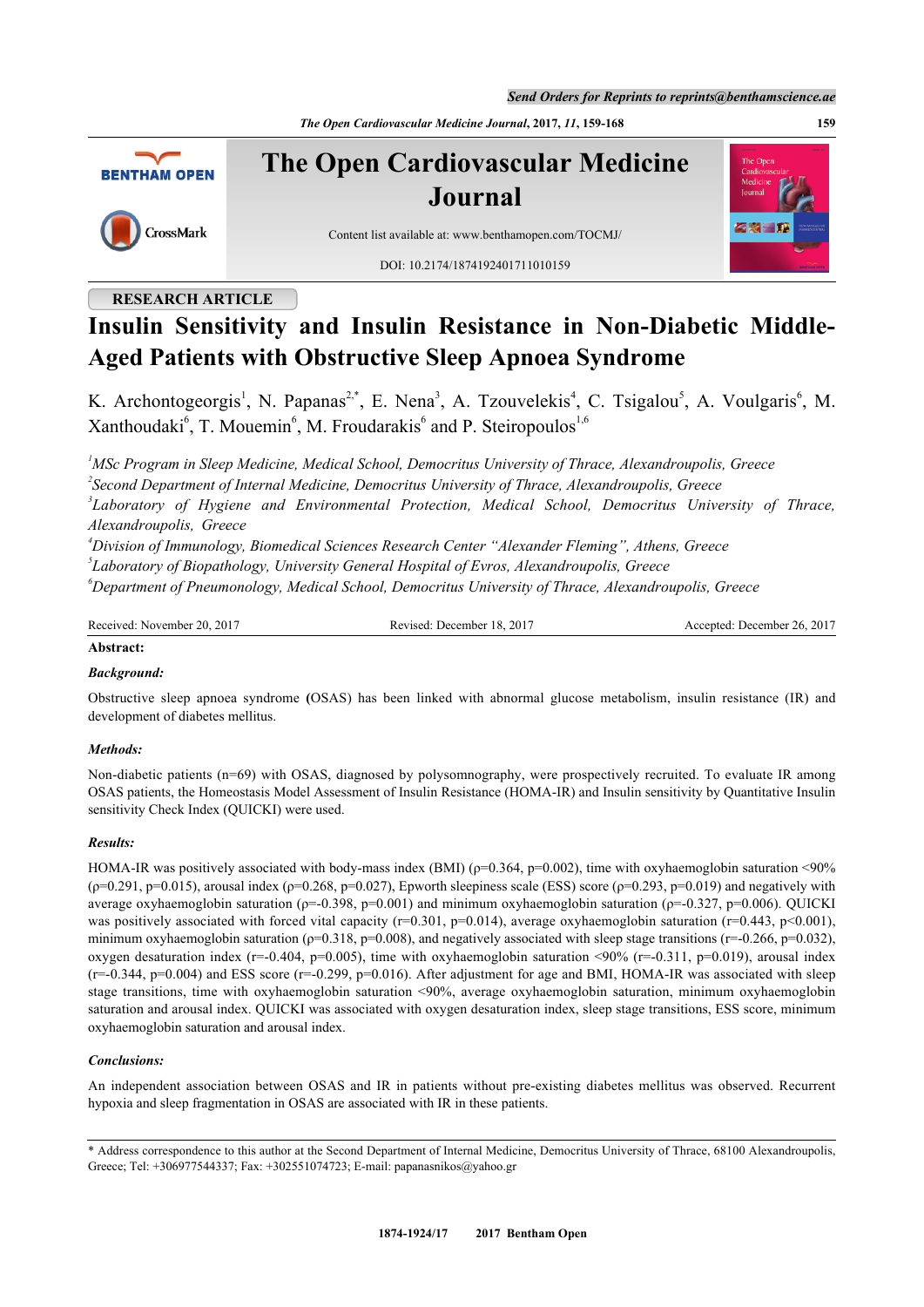**Keywords:** HOMA-IR, Intermittent hypoxia, Insulin resistance, Insulin sensitivity, Obstructive sleep apnoea syndrome, Sleep fragmentation, QUICKI.

# **1. INTRODUCTION**

Obstructive sleep apnoea syndrome (OSAS) is characterized by repetitive episodes of partial or complete occlusion of the upper airway during sleep. These episodes are associated with recurrent oxyhaemoglobin desaturation, frequent arousals and sleep fragmentation [\[1](#page-7-0)]. Its prevalence is estimated at 10-17% for men and 3-9% for women among adults in developed countries [[2\]](#page-7-1). OSAS is associated with increased prevalence of automobile and occupational accidents, impaired quality of life, reduced work productivity, as well as cardiovascular and cerebrovascular morbidity [\[3](#page-7-2) - [6\]](#page-7-3).

OSAS has been linked with abnormal glucose metabolism, insulin resistance (IR) and development of type 2 diabetes independently of obesity [[7\]](#page-7-4). IR plays an important role in the development of diabetes mellitus and represents a recognized risk factor for cardiovascular disease [\[8](#page-7-5)]. The prevalence of prediabetes in OSAS ranges between 20 and 67% and it is higher than in non-apnoeic subjects [[9](#page-7-6)]. Previous data suggest that exposure to intermittent hypoxia and sleep fragmentation leads to alterations in insulin sensitivity and glucose disposal [[10\]](#page-8-0). However, it is still unclear whether OSAS may lead to the development of diabetes. Additionally, there is still controversy on whether continuous positive airway pressure (CPAP) treatment of OSAS exerts beneficial effects on IR and prevention of diabetes mellitus [\[11](#page-8-1), [12](#page-8-2)].

The aim of the present study was to investigate the effects of OSAS on IR in patients without diabetes.

#### **2. PATIENTS AND METHODS**

We included consecutive patients referred to the sleep laboratory of our institution during a 6-month period, between May and November 2016, with symptoms suggestive of sleep-disordered breathing. The study was performed in accordance with the Helsinki Declaration of Human Rights, as revised in 2013 [\[13\]](#page-8-3), and the patients gave their informed consent.

Exclusion criteria were: known diabetes mellitus; chronic renal or hepatic failure; chronic inflammatory diseases; cancer; systemic steroid treatment and hormonal replacement therapy. Diagnosis of diabetes mellitus was based on medical history or fasting plasma glucose  $\geq$ 126 mg/dl [[14\]](#page-8-4).

Data on previous medical history, current medication use, tobacco smoking and alcohol consumption were recorded. Height, weight, body-mass index (BMI) [weight (kg)/height<sup>2</sup> (m)], neck, waist and hip circumference and waist/hip ratio were measured using standardized techniques.

Sleepiness was evaluated using the Greek version of the Epworth Sleepiness Scale (ESS) [[15](#page-8-5)], a self-administered questionnaire evaluating the possibility of falling asleep in a variety of situations [maximum score: 24; score >10 indicative of excessive daytime sleepiness]. Pulmonary function testing, arterial blood gases and a 12-lead electrocardiographic examination before sleep study were also performed.

#### **2.1. Blood Samples and Measurements**

All blood samples were collected after at least 8 h of overnight fasting, were immediately centrifuged (10 min at 3000 rpm, 1116 g) and preserved at -80 C° until analysis. Fasting blood glucose, triglycerides, total cholesterol, high and low density lipoprotein cholesterol, creatinine, and CRP were measured by a random-access chemistry analyser (AU640; Olympus; Hamburg, Germany). The quantitative determination of insulin was carried out using an electrochemiluminescence immunoassay (ECLIA) on a Cobas immunoassay analyser. IR was assessed using the Homeostasis Model Assessment of Insulin Resistance (HOMA-IR = fasting insulin (mU/L)  $\times$  fasting glucose (mg/dL)/405) and the Quantitative Insulin sensitivity Check Index [QUICKI =  $1/(\log(fasting)$  insulin  $\mu U/mL$ ) + log(fasting glucose mg/dL)][[16,](#page-8-6) [17\]](#page-8-7).

#### **2.2. Polysomnography**

Overnight polysomnography **(**PSG) (Alice® 4, Philips Respironics, Murrysville, PA, USA), attended by an experienced technician, was performed from 22:00 to 06:00 hours. A standard montage of electroencephalogram, electro-occulogram, electromyogram and electrocardiogram signals was used. Thoracic cage and abdominal motion were recorded using inductive plethysmography. Pulse oximetry was registered, and airflow was detected using combined oronasal thermistors. The polysomnographic recordings were manually scored using standard criteria [[18\]](#page-8-8).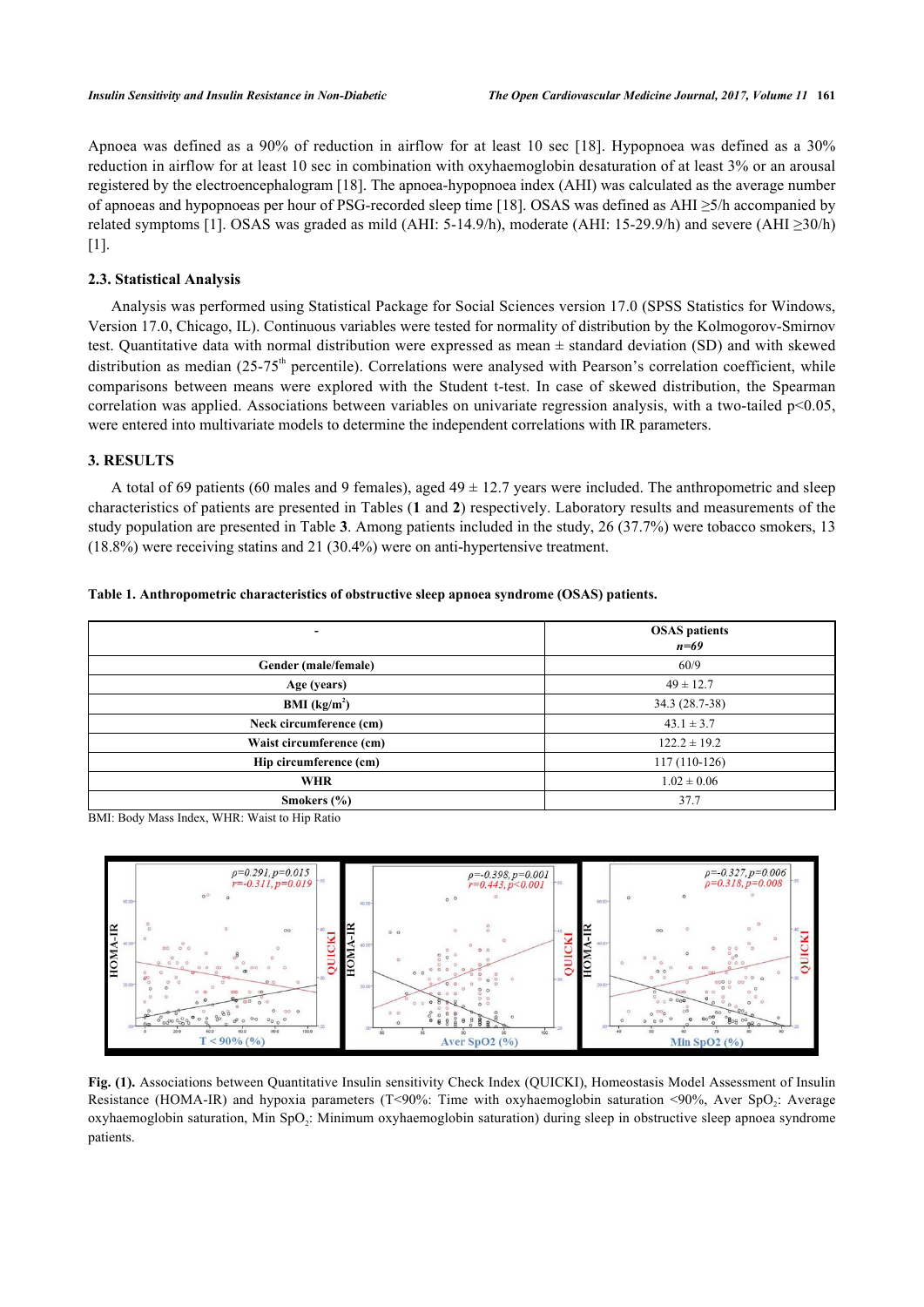|                             | <b>OSAS</b> patients<br>$n=69$ |
|-----------------------------|--------------------------------|
| Recording time (min)        | 380 (352-396)                  |
| TST (min)                   | $306.1 \pm 52.5$               |
| N1(%)                       | $15(8.3-23.4)$                 |
| N2(%)                       | $68.1 \pm 13.1$                |
| N3(%)                       | $5.4(0-11.4)$                  |
| REM (%)                     | $8.6 \pm 6.8$                  |
| <b>SS</b> transitions       | $38.7 \pm 13.8$                |
| AHI (events/h)              | $65.7(23.3-83.9)$              |
| <b>ODI</b> (events/h)       | $62.9 \pm 37.1$                |
| Aver $SpO2(\%)$             | $89.9 \pm 3.1$                 |
| Min SpO <sub>2</sub> $(\%)$ | $69(56-76)$                    |
| $T < 90\%$ (%)              | $39.2 \pm 24.9$                |
| <b>Arousal index</b>        | $43.8 \pm 20.5$                |
| Sleep efficiency (%)        | 86.6 (74.6-91.3)               |
| <b>ESS</b> score            | $10.7 \pm 5.6$                 |

#### **Table 2. Sleep characteristics of obstructive sleep apnoea syndrome (OSAS) patients.**

AHI: Apnoea hypopnoea index, Aver SpO<sub>2</sub>: Average oxyhaemoglobin saturation, ESS: Epworth sleepiness scale, Min SpO<sub>2</sub>: Minimum oxyhaemoglobin saturation, N1: sleep stage 1, N2: sleep stage 2, N3: sleep stage 3, ODI: Oxygen desaturation index, REM: Rapid eye movement, SS transitions: Sleep stage transitions, TST: Total sleep time, T<90%: Time with oxyhaemoglobin saturation <90%.

#### **Table 3. Laboratory results and measurements of obstructive sleep apnoea syndrome (OSAS) patients.**

| -                     | <b>OSAS</b> patients<br>$n=69$ |
|-----------------------|--------------------------------|
| $FEV1$ (% predicted)  | 92 (72.4-97.6)                 |
| FVC (% predicted)     | $83.8 \pm 20.7$                |
| $FEV1/FVC$ (%)        | 82 (79.4-85.1)                 |
| $pO2$ (mmHg)          | $78.2 \pm 10.5$                |
| $pCO2$ (mmHg)         | $40(38.5-45)$                  |
| SBP (mmHg)            | $125(120-130)$                 |
| DBP (mmHg)            | $80(75-80)$                    |
| Glucose (mg/dL)       | 94 (84-120)                    |
| Creatinine (mg/dL)    | $0.9 \pm 0.16$                 |
| Cholesterol (mg/dL)   | $197 \pm 39$                   |
| Triglycerides (mg/dL) | 159 (106-186)                  |
| $LDL-C$ (mg/dL)       | $106(95-129)$                  |
| $HDL-C$ (mg/dL)       | $46 \pm 11$                    |
| $CRP$ (mg/dL)         | $0.46(0.22-0.93)$              |
| SGOT (U/L)            | $22(17-31)$                    |
| SGPT (U/L)            | $32(18-44)$                    |
| Insulin $(\mu U/mL)$  | $15.6(8.6-29)$                 |
| <b>HOMA-IR</b>        | $3.55(2.23-12.2)$              |
| <b>QUICKI</b>         | $0.31 \pm 0.06$                |

CRP: C-reactive protein, DBP: Diastolic blood pressure, FEV<sub>1</sub>: Forced expiratory volume in 1<sup>st</sup> sec, FVC: Forced vital capacity, HDL-C: High density lipoprotein-cholesterol, HOMA-IR: Homeostasis model assessment of insulin resistance, LDL-C: Low density lipoprotein-cholesterol, pCO<sub>2</sub>: Carbon dioxide partial pressure, pO<sub>2</sub>: Oxygen partial pressure, QUICKI: Quantitative insulin sensitivity check index, SBP: Systolic blood pressure.

<span id="page-3-0"></span>HOMA-IR was positively associated with BMI ( $p=0.364$ ,  $p=0.002$ ), time with oxyhaemoglobin saturation <90% (ρ=0.291, p=0.015) (Fig. **[1a](#page-2-0)**), ESS score (ρ=0.293, p=0.019) (Fig. **[2a](#page-3-0)**), arousal index (ρ=0.268, p=0.027) (Fig. **[2b](#page-3-0)**) and negatively associated with average oxyhaemoglobin saturation (ρ=-0.398, p=0.001) (Fig. **[1b](#page-2-0)**) and minimum oxyhaemoglobin saturation (ρ=-0.327, p=0.006) (Fig. **[1c](#page-2-0)**).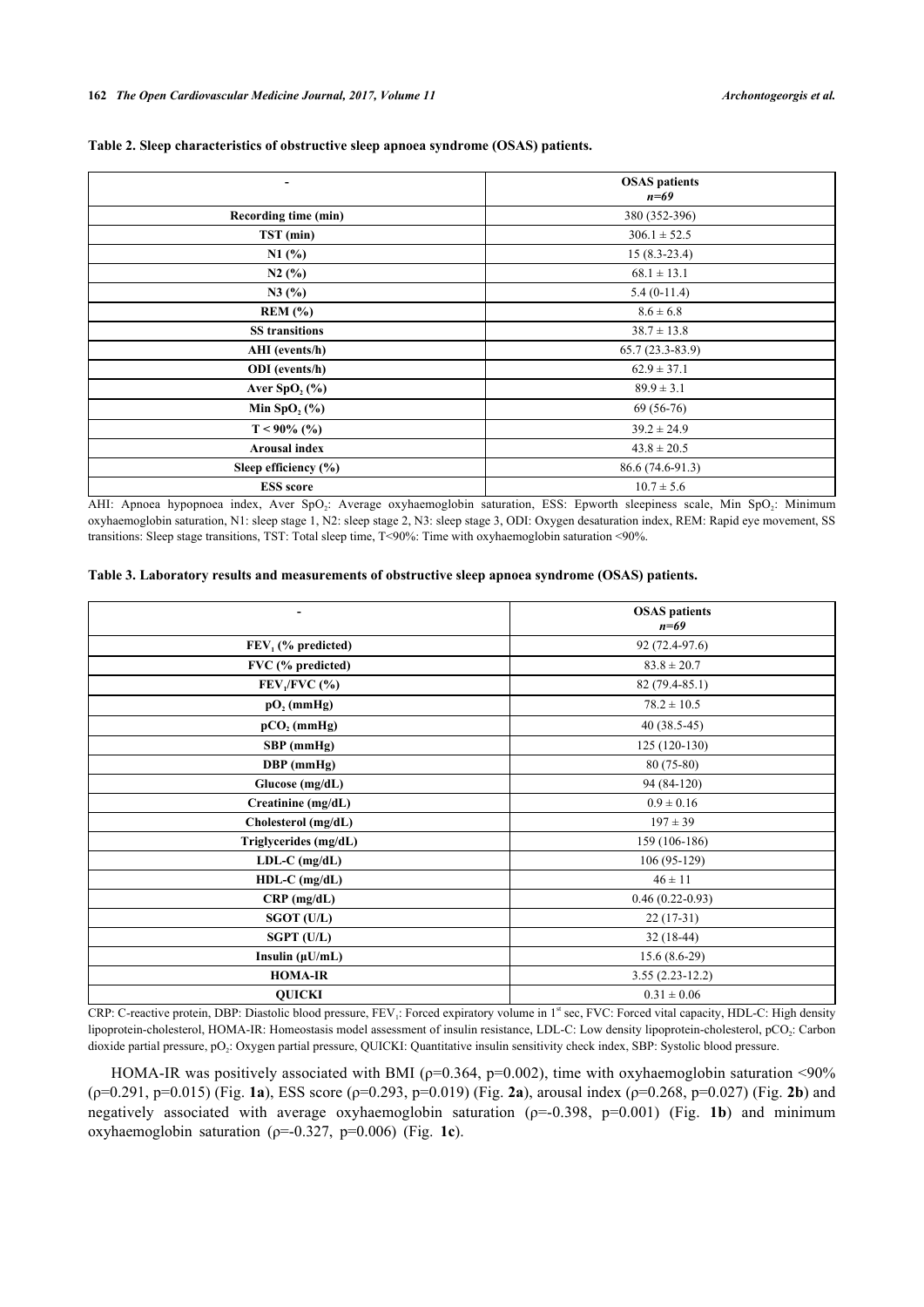

**Fig. (2).** Association between Quantitative Insulin sensitivity Check Index (QUICKI), Homeostasis Model Assessment of Insulin Resistance (HOMA-IR) and Epworth sleepiness scale (ESS) score and arousal index in obstructive sleep apnoea syndrome patients.

QUICKI was positively associated with forced vital capacity (r=0.301, p=0.014), average oxyhaemoglobin saturation ( $r=0.443$ ,  $p<0.001$ ) (Fig. [1b](#page-2-0)), minimum oxyhaemoglobin saturation ( $p=0.318$ ,  $p=0.008$ ) (Fig. [1c](#page-2-0)), and negatively associated with sleep stage transitions  $(r=0.266, p=0.032)$  (Fig. [3a](#page-4-0)), oxygen desaturation index  $(r=0.404, p=0.404)$ p=0.005) (Fig. **[3b](#page-4-0)**), time with oxyhaemoglobin saturation <90% (r=-0.311, p=0.019) (Fig. **[1a](#page-2-0)**), ESS score (r=-0.299, p=0.016) (Fig. **[2a](#page-3-0)**) and arousal index (r=-0.344, p=0.004) (Fig. **[2b](#page-3-0)**).

<span id="page-4-0"></span>

**Fig. (3).** Association between Quantitative Insulin sensitivity Check Index (QUICKI), sleep stage (SS) transitions and oxygen desaturation index (ODI) in obstructive sleep apnoea syndrome (OSAS) patients.

There was no association between HOMA-IR, QUICKI and serum lipids, CRP, renal or hepatic function markers. Correlation analysis between HOMA-IR, QUICKI with anthropometric and sleep parameters is presented in Table **[4](#page-4-1)**.

<span id="page-4-1"></span>**Table 4. Correlation analysis between Homeostasis Model Assessment of Insulin Resistance (HOMA-IR), Quantitative Insulin sensitivity Check Index (QUICKI) and anthropometric and sleep parameters among obstructive sleep apnoea syndrome patients. Correlations are expressed as Spearman rank rho values and as Pearson's correlation coefficient (\*).**

| -                   | <b>HOMA-IR</b> |       | <b>OUICKI</b> |          |
|---------------------|----------------|-------|---------------|----------|
|                     | Correlation    |       | Correlation   |          |
| Age                 | 0.006          | 0.963 | $-0.086$      | $0.480*$ |
| <b>BMI</b>          | 0.364          | 0.002 | $-0.347$      | 0.004    |
| Neck circumference  | 0.145          | 0.297 | $-0.226$      | $0.101*$ |
| Waist circumference | 0.159          | 0.250 | $-0.222$      | $0.107*$ |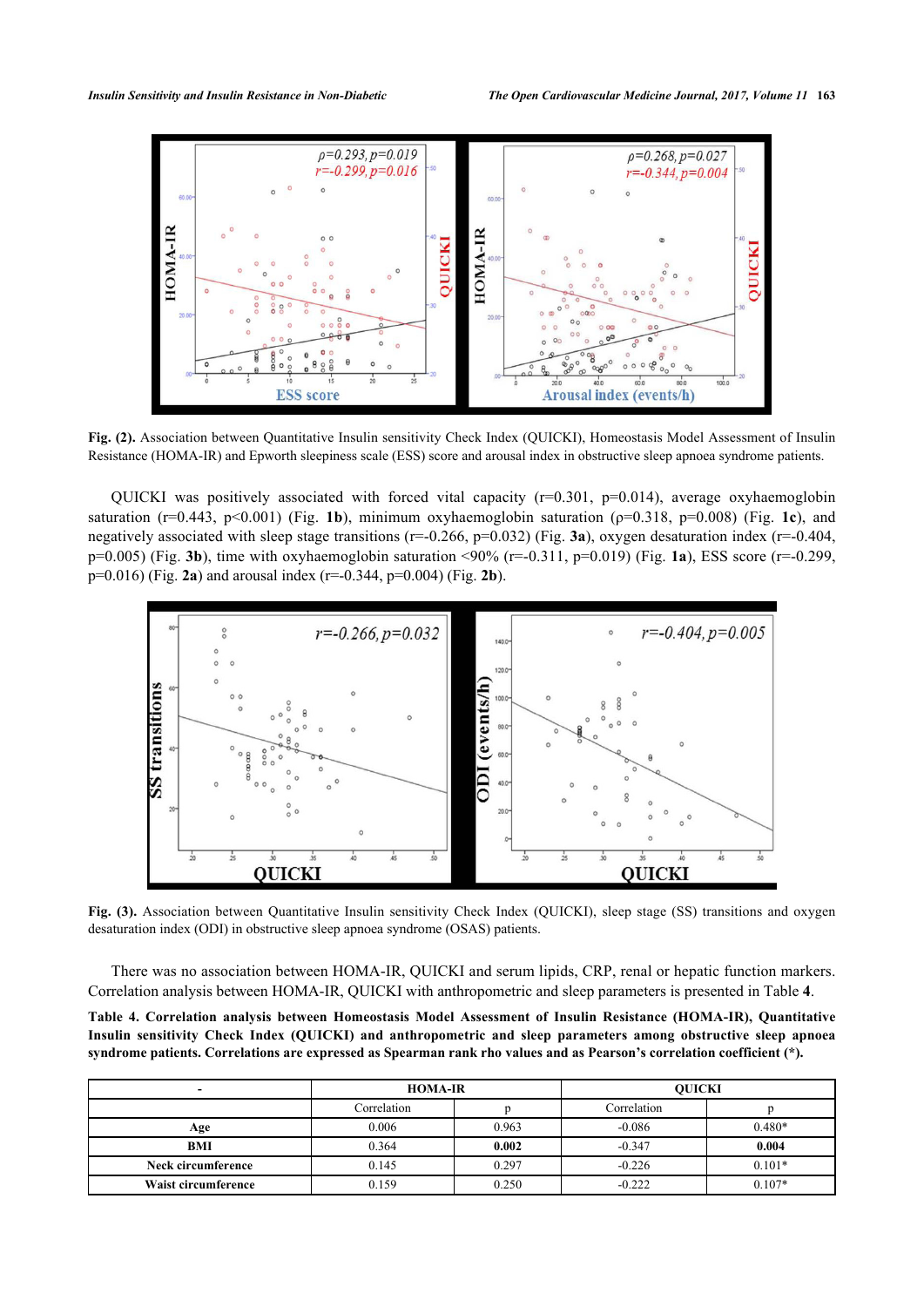|  |  | 164 The Open Cardiovascular Medicine Journal, 2017, Volume 11 |  |  |  |  |  |
|--|--|---------------------------------------------------------------|--|--|--|--|--|
|--|--|---------------------------------------------------------------|--|--|--|--|--|

| $\overline{\phantom{a}}$ |          | <b>HOMA-IR</b> |          | <b>QUICKI</b> |
|--------------------------|----------|----------------|----------|---------------|
| <b>Hip circumference</b> | 0.148    | 0.285          | $-0.141$ | 0.308*        |
| <b>WHR</b>               | 0.136    | 0.326          | $-0.243$ | 0.077         |
| FEV <sub>1</sub>         | $-0.101$ | 0.422          | 0.115    | 0.356         |
| <b>FVC</b>               | $-0.158$ | 0.205          | 0.301    | $0.014*$      |
| FEV <sub>1</sub> /FVC    | 0.006    | 0.961          | 0.013    | 0.916         |
| pO <sub>2</sub>          | $-0.151$ | 0.238          | 0.233    | $0.066*$      |
| pCO <sub>2</sub>         | $-0.002$ | 0.990          | 0.158    | 0.216         |
| <b>CRP</b>               | 0.107    | 0.387          | $-0.093$ | 0.452         |
| <b>TST</b>               | 0.218    | 0.076          | $-0.085$ | $0.494*$      |
| N1                       | $-0.051$ | 0.681          | 0.027    | 0.827         |
| N2                       | 0.206    | 0.094          | $-0.112$ | 0.368*        |
| N3                       | $-0.226$ | 0.065          | 0.221    | 0.072         |
| <b>REM</b>               | $-0.090$ | 0.468          | 0.093    | $0.453*$      |
| <b>SS</b> transition     | 0.168    | 0.180          | $-0.266$ | $0.032*$      |
| AHI                      | 0.090    | 0.493          | $-0.124$ | 0.340         |
| ODI                      | 0.397    | 0.006          | $-0.404$ | $0.005*$      |
| Aver SpO <sub>2</sub>    | $-0.398$ | 0.001          | 0.443    | $0.001*$      |
| Min $SpO2$               | $-0.327$ | 0.006          | 0.318    | 0.008         |
| T<90%                    | 0.291    | 0.015          | $-0.311$ | $0.019*$      |
| <b>Arousal index</b>     | 0.268    | 0.027          | $-0.344$ | $0.004*$      |
| <b>Sleep efficiency</b>  | 0.149    | 0.228          | $-0.084$ | 0.500         |
| <b>ESS</b> score         | 0.293    | 0.019          | $-0.299$ | $0.016*$      |

*(Table ) contd.....*

AHI: Apnoea hypopnoea index, Aver SpO<sub>2</sub>: Average oxyhaemoglobin saturation, BMI: Body mass index, CRP: C-Reactive protein, ESS: Epworth sleepiness scale, FEV<sub>1</sub>: Forced expiratory volume in 1<sup>st</sup> sec, FVC: Forced vital capacity, Min SpO<sub>2</sub>: Minimum oxyhaemoglobin saturation, N1: sleep stage 1, N2: sleep stage 2, N3: sleep stage 3, ODI: Oxygen desaturation index, pO<sub>2</sub>: Oxygen partial pressure, pCO<sub>2</sub>: Carbon dioxide partial pressure, REM: Rapid eye movement, SS transitions: Sleep stage transitions, T<90%: Time with oxyhaemoglobin saturation <90%, TST: Total sleep time, WHR: Waist to hip ratio.

After adjustment for age and BMI, HOMA-IR was associated with sleep stage transitions ( $\beta$ =0.441, p<0.001), time with oxyhaemoglobin saturation <90% (β=0.284, p=0.025), average oxyhaemoglobin saturation (β=-0.400, p=0.001), minimum oxyhaemoglobin saturation ( $\beta$ =-0.374, p=0.002) and arousal index ( $\beta$ =0.256, p=0.041). OUICKI was associated with oxygen desaturation index (β=-0.364, p=0.017), sleep stage transitions (β=-0.259, p=0.041), ESS score (β=-0.255, p=0.047), minimum oxyhaemoglobin saturation (β=0.320, p=0.007) and arousal index (r=-0.304, p=0.012).

Fasting glucose serum levels were positively correlated with proportion of sleep stage 1 in total sleep time (r=0.332,  $p=0.006$ ) and negatively with minimum oxyhaemoglobin saturation ( $r=-0.258$ ,  $p=0.032$ ). There was no association between systolic blood pressure or diastolic blood pressure and any of the sleep parameters.

### **4. DISCUSSION**

The major finding of this study is that surrogate markers of IR (evaluated by HOMA-IR and QUICKI) in OSAS patients without diabetes mellitus were associated with indices of hypoxia, sleep fragmentation during sleep, daytime sleepiness and respiratory function.

OSAS *per se* may lead to IR through several intermediary pathways. That process is multifactorial and involves sympathetic overactivity, systemic and adipose tissue inflammation along with hormonal disorders [[19,](#page-8-9) [20](#page-8-10)]. Sleep deprivation promotes a pro-inflammatory state, with increased levels of interleukin-6, tumour necrosis factor-α and adiponectin, factors also involved in the development of IR [\[19\]](#page-8-9). In an animal study, sleep fragmentation reduced insulin sensitivity by increasing macrophage number and infiltration in adipose tissue along with an increase of nicotinamide adenine dinucleotide phosphate oxidase activity [[21\]](#page-8-11). Increased sympathetic tone associated with apnoeic events and intermittent hypoxia has been linked with both IR and metabolic syndrome [[22\]](#page-8-12). Increased catecholamine, cortisol and growth hormone concentrations, described in OSAS, negatively affect insulin activity and glucose metabolism [\[19](#page-8-9)].

In the present study, IR was associated with sleep fragmentation, as expressed by increased sleep stage transitions and arousal index. In healthy individuals, it has been shown that sleep fragmentation for two nights decreased insulin sensitivity ( $p \le 0.001$ ) and glucose effectiveness ( $p \le 0.01$ ), with increased morning cortisol levels and sympathetic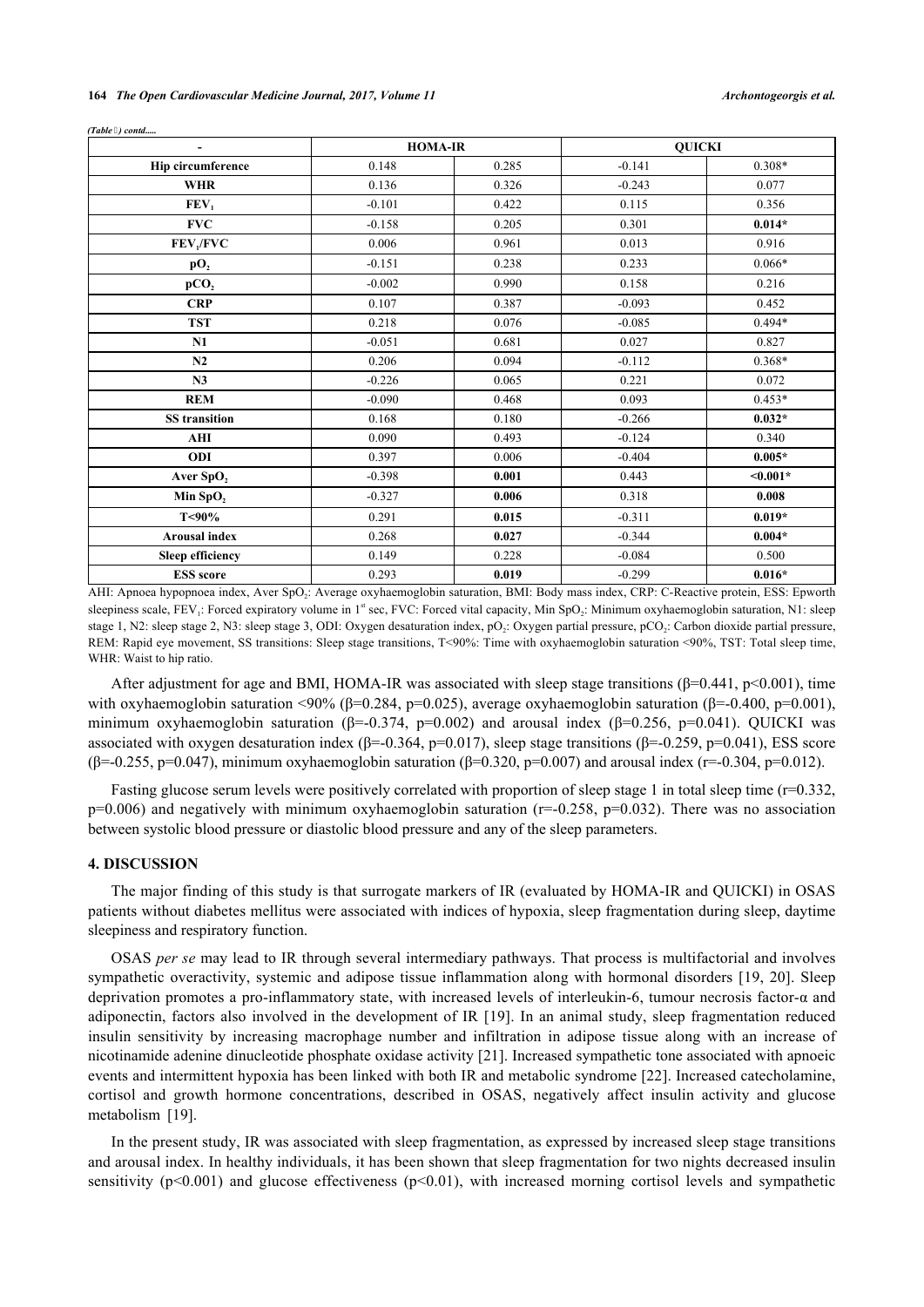activity [\[23](#page-8-13)]. In another study involving young healthy adults, selective suppression of slow-wave sleep resulted in decreased insulin sensitivity [\[24\]](#page-8-14). Bulcun *et al*. [[25](#page-8-15)] compared disorders of glucose metabolism, evaluated by oral glucose tolerance test between 112 untreated OSAS patients and 19 non-apnoeic control subjects. The rate of disorders of glucose metabolism was higher in OSAS patients compared with controls (50.8 *vs* 15.7%, p=0.005). Arousal index, ESS and BMI were independent significant predictors of IR [[25](#page-8-15)]. The recurrent arousals seen in OSAS patients may have negative impact on glucose metabolism through common pathophysiologic mechanisms activated during sleep deprivation/disruption.

Excessive daytime sleepiness is an established risk factor for the development of both hypertension and diabetes mellitus [\[26](#page-8-16)]. In our study, IR was associated with excessive daytime sleepiness, as expressed by the validated ESS questionnaire score. Moreover, our results are consistent with those of previous studies. Barceló *et al*. [[27\]](#page-8-17) evaluated IR in 44 OSAS patients matched for age and BMI (22 with and 22 without excessive daytime sleepiness) and 23 healthy controls. IR was assessed by HOMA-IR and excessive daytime sleepiness by the ESS and multiple sleep latency tests. Patients with excessive daytime sleepiness exhibited higher plasma glucose and insulin levels, as well as increased IR, compared with those free from sleepiness and with controls [[27\]](#page-8-17). In the same study, 3 months of CPAP treatment in 35 patients, reduced insulin levels ( $p=0.03$ ) and HOMA-IR ( $p=0.007$ ) in subjects with excessive daytime sleepiness, but not in those without excessive daytime sleepiness [\[27](#page-8-17)]. In another study that included 25, otherwise healthy, OSAS patients with somnolence and 25 age- and BMI-matched, non-somnolent controls, the former had higher serum glucose  $(p=0.045)$ , fasting insulin ( $p=0.012$ ) and HOMA-IR ( $p=0.027$ ) than the latter [[28\]](#page-8-18). HOMA-IR was positively associated with ESS ( $p=0.005$ ) and negatively with average oxyhaemoglobin saturation ( $p=0.031$ ) [\[28](#page-8-18)].

Results from the present study indicate an association between hypoxia indices during sleep and IR. The effect of hypoxia on IR has been the subject of interest for previous studies involving OSAS. Ip *et al*. [[29\]](#page-8-19) investigated IR in 185 OSAS patients and 85 non-apnoeic subjects. Fasting serum insulin levels and HOMA-IR were higher in OSAS patients compared with healthy controls ( $p=0.001$  and  $p<0.001$ , respectively) [\[29](#page-8-19)]. Minimum oxygen saturation ( $p=0.022$ ) and AHI (p=0.044) were independent predictors of HOMA-IR [[29\]](#page-8-19). In another study, enrolling 56 normoglycaemic OSAS patients [[30\]](#page-8-20), fasting insulin had shown negative associations with average oxyhaemoglobin saturation (p=0.002) and minimum oxyhaemoglobin saturation (p=0.048), but positive correlations with percentage of time with oxyhaemoglobin saturation <90% (p=0.018) during sleep. HOMA-IR was also correlated with average oxyhaemoglobin saturation levels  $(r=0.349, p=0.008)$  [[30](#page-8-20)]. After 6 months of CPAP therapy, only the patients, who had good adherence to treatment, demonstrateda significant decrease in glycated haemoglobin (HbA<sub>1c</sub>) [[30\]](#page-8-20). The underlying mechanism by which intermittent hypoxia induces IR still remains unclear, but recent data suggest that hypoxia-mediated inflammation of the adipose tissue may be an important contributor [[31](#page-9-0)]. Hypoxia is the major determinant of renal function in OSAS patients as well [\[32](#page-9-1), [33](#page-9-2)].

The QUICKI index is used for the evaluation of insulin sensitivity and is determined by a mathematical transformation, which estimates serum levels of fasting glucose and fasting insulin [[17](#page-8-7)]. In populations other than OSAS, QUICKI has so far demonstrated a better linear correlation with the reference glucose clamp method than other indexes, including HOMA-IR [\[17](#page-8-7), [34,](#page-9-3) [35](#page-9-4)]. In OSAS, however, the use of QUICKI is limited mainly to paediatric populations [\[36](#page-9-5)].

The present study has several limitations. First, the study population was small and mainly consisted of males referred for sleep disordered breathing. However, this reflects the distribution of consecutive subjects referred to a sleep laboratory related to sleep breathing disorders. Moreover, our data were obtained from middle-aged adults and so we cannot extrapolate results from those findings to older OSAS patients. However, in regression analysis, age was not an influencing factor for the sleep parameters considered. The use of statins, anti-hypertensive drugs and tobacco smoking variably affect insulin resistance and risk of diabetes [[37](#page-9-6) - [39](#page-9-7)]. In the current study, a small number of participants were receiving statins and blood pressure lowering drugs or were tobacco smokers, thus these parameters were not considered in our analysis. Finally, we did not examine the effect of CPAP treatment on glucose metabolism in OSAS patients, a subject that produced conflicting results among studies [[40\]](#page-9-8).

In conclusion, our results suggest that OSAS is independently associated with IR in patients without diabetes mellitus. Recurrent hypoxia and sleep fragmentation appear to play an important role in this process. These results should be interpreted in the context of our increasing insight into both the vascular disease risk associated with OSAS [\[41](#page-9-9), [42](#page-9-10)] and the many comorbidities of the metabolic syndrome [[43,](#page-9-11) [44\]](#page-9-12). Further studies are needed to evaluate the long-term impact of IR on the incidence of cardiovascular disease in OSAS patients.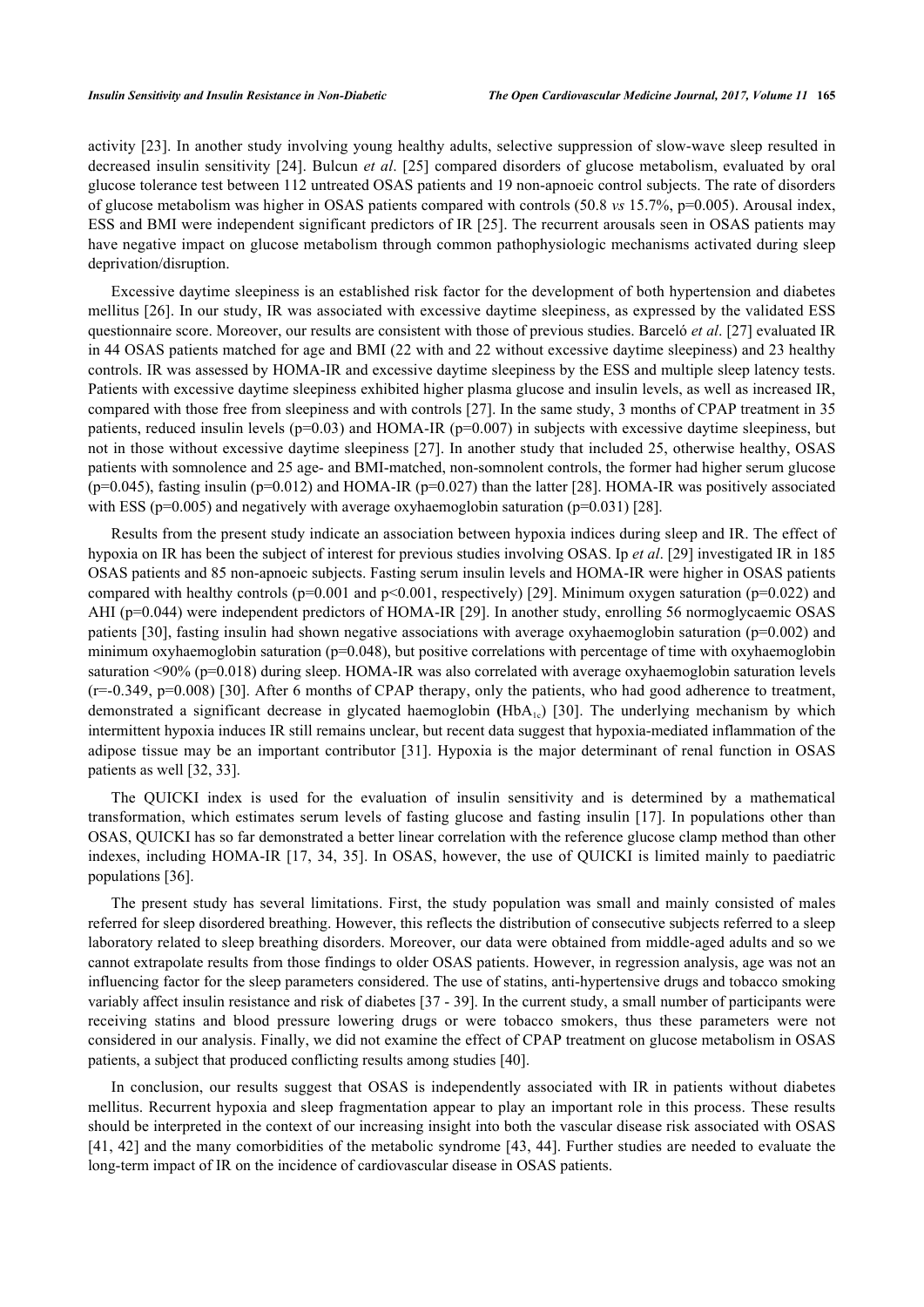#### **FUNDING**

The study was supported by a scientific grant by the Institute for the Research, Education, Prevention and Treatment of Respiratory and Sleep Disorders, Alexandroupolis, Greece.

# **ETHICS APPROVAL AND CONSENT TO PARTICIPATE:**

All patients gave their written informed consent to participate in the study, which had been approved by the Institutional Ethics Committee.

#### **HUMAN AND ANIMAL RIGHTS**

The study was conducted, ensuring no violation of human or animal rights.

#### **CONSENT OF PUBLICATION**

Not applicable.

#### **CONFLICT OF INTEREST**

**NP** has been an advisory board member of Astra-Zeneca, Boehringer Ingelheim, MSD, Novo Nordisk, Pfizer, Takeda and TrigoCare International; has participated in sponsored studies by Astra-Zeneca, Eli-Lilly, GSK, MSD, Novo Nordisk, Novartis and Sanofi-Aventis; has received honoraria as a speaker for Astra-Zeneca, Boehringer Ingelheim, Eli-Lilly, Elpen, MSD, Mylan, Novo Nordisk, Pfizer, Sanofi-Aventis and Vianex; and attended conferences sponsored by TrigoCare International, Eli-Lilly, Galenica, Novo Nordisk, Pfizer and Sanofi-Aventis. **PS** has been an advisory board member of AstraZeneca, Boehringer Ingelheim, Novartis and Menarini; has participated in sponsored studies by Angelini and Elpen, has received honoraria as a speaker for Boehringer Ingelheim, Chiesi, Elpen and Novartis and attended conferences sponsored by Boehringer Ingelheim, Novartis and Roche. All other authors report no conflict of interest.

#### **ACKNOWLEDGEMENTS**

Declared none.

# **REFERENCES**

- <span id="page-7-0"></span>[1] Sleep-related breathing disorders in adults: Recommendations for syndrome definition and measurement techniques in clinical research. The Report of an American Academy of Sleep Medicine Task Force. Sleep 1999; 22(5): 667-89. [\[http://dx.doi.org/10.1093/sleep/22.5.667](http://dx.doi.org/10.1093/sleep/22.5.667)] [PMID: [10450601](http://www.ncbi.nlm.nih.gov/pubmed/10450601)]
- <span id="page-7-1"></span>[2] Peppard PE, Young T, Barnet JH, Palta M, Hagen EW, Hla KM. Increased prevalence of sleep-disordered breathing in adults. Am J Epidemiol 2013; 177(9): 1006-14. [\[http://dx.doi.org/10.1093/aje/kws342](http://dx.doi.org/10.1093/aje/kws342)] [PMID: [23589584\]](http://www.ncbi.nlm.nih.gov/pubmed/23589584)
- <span id="page-7-2"></span>[3] Al Lawati NM, Patel SR, Ayas NT. Epidemiology, risk factors, and consequences of obstructive sleep apnea and short sleep duration. Prog Cardiovasc Dis 2009; 51(4): 285-93. [\[http://dx.doi.org/10.1016/j.pcad.2008.08.001](http://dx.doi.org/10.1016/j.pcad.2008.08.001)] [PMID: [19110130\]](http://www.ncbi.nlm.nih.gov/pubmed/19110130)
- [4] Nena E, Steiropoulos P, Constantinidis TC, Perantoni E, Tsara V. Work productivity in obstructive sleep apnea patients. J Occup Environ Med 2010; 52(6): 622-5. [\[http://dx.doi.org/10.1097/JOM.0b013e3181e12b05\]](http://dx.doi.org/10.1097/JOM.0b013e3181e12b05) [PMID: [20523238](http://www.ncbi.nlm.nih.gov/pubmed/20523238)]
- [5] Durgan DJ, Bryan RM Jr. Cerebrovascular consequences of obstructive sleep apnea. J Am Heart Assoc 2012; 1(4): e000091. [\[http://dx.doi.org/10.1161/JAHA.111.000091](http://dx.doi.org/10.1161/JAHA.111.000091)] [PMID: [23130152\]](http://www.ncbi.nlm.nih.gov/pubmed/23130152)
- <span id="page-7-3"></span>[6] Pafili K, Steiropoulos P, Papanas N. The relationship between obstructive sleep apnoea and coronary heart disease. Curr Opin Cardiol 2015;  $30(4)$ : 439-46.

[\[http://dx.doi.org/10.1097/HCO.0000000000000172\]](http://dx.doi.org/10.1097/HCO.0000000000000172) [PMID: [26049394](http://www.ncbi.nlm.nih.gov/pubmed/26049394)]

- <span id="page-7-4"></span>[7] Nagayoshi M, Punjabi NM, Selvin E, *et al.* Obstructive sleep apnea and incident type 2 diabetes. Sleep Med 2016; 25: 156-61. [\[http://dx.doi.org/10.1016/j.sleep.2016.05.009](http://dx.doi.org/10.1016/j.sleep.2016.05.009)] [PMID: [27810258](http://www.ncbi.nlm.nih.gov/pubmed/27810258)]
- <span id="page-7-5"></span>[8] DeFronzo RA, Abdul-Ghani M. Assessment and treatment of cardiovascular risk in prediabetes: Impaired glucose tolerance and impaired fasting glucose. Am J Cardiol 2011; 108(3)(Suppl.): 3B-24B. [\[http://dx.doi.org/10.1016/j.amjcard.2011.03.013\]](http://dx.doi.org/10.1016/j.amjcard.2011.03.013) [PMID: [21802577](http://www.ncbi.nlm.nih.gov/pubmed/21802577)]
- <span id="page-7-6"></span>[9] Pamidi S, Tasali E. Obstructive sleep apnea and type 2 diabetes: Is there a link? Front Neurol 2012; 3: 126. [\[http://dx.doi.org/10.3389/fneur.2012.00126\]](http://dx.doi.org/10.3389/fneur.2012.00126) [PMID: [23015803](http://www.ncbi.nlm.nih.gov/pubmed/23015803)]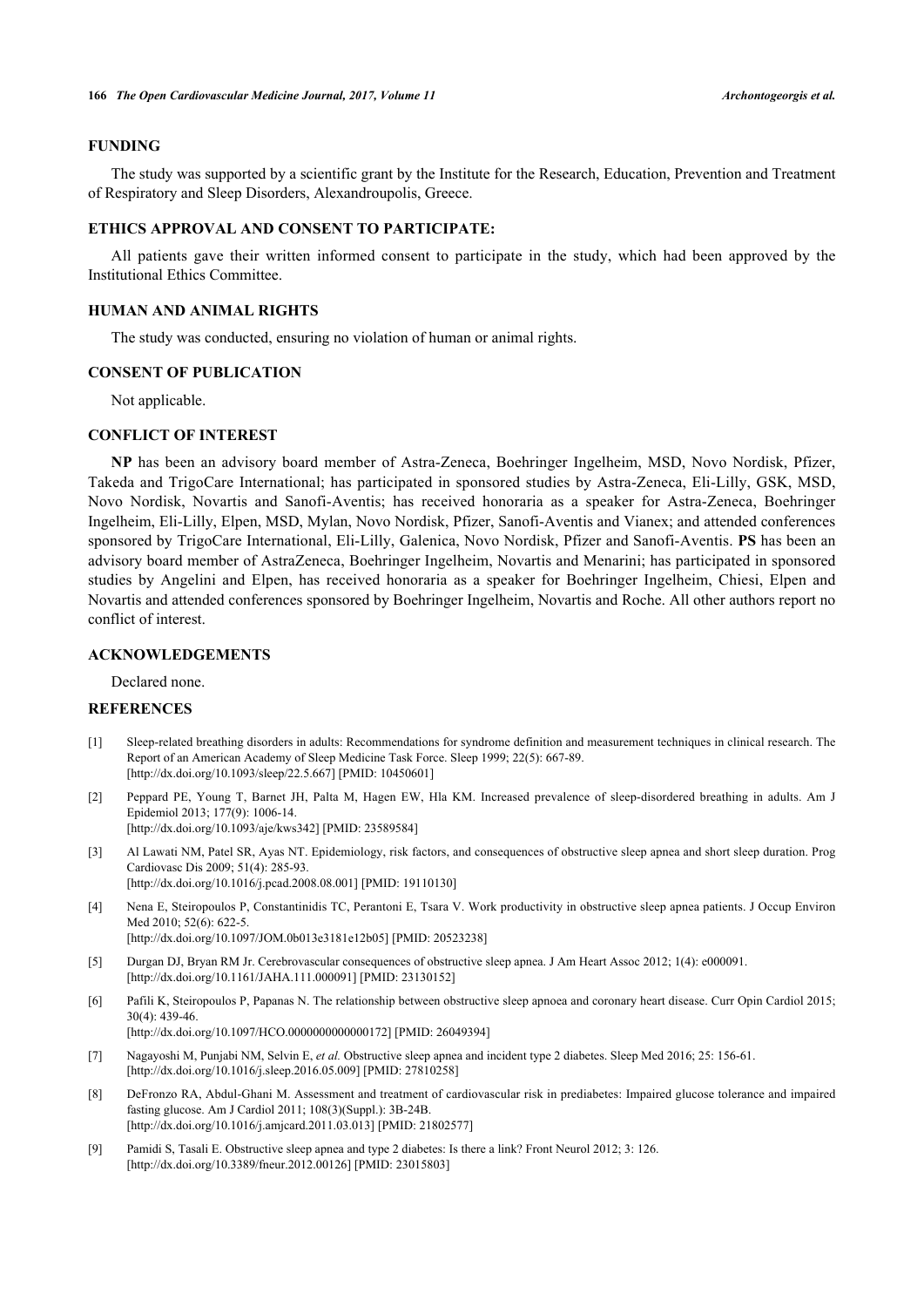<span id="page-8-0"></span>[10] Louis M, Punjabi NM. Effects of acute intermittent hypoxia on glucose metabolism in awake healthy volunteers. J Appl Physiol 2009; 106(5): 1538-44. [\[http://dx.doi.org/10.1152/japplphysiol.91523.2008](http://dx.doi.org/10.1152/japplphysiol.91523.2008)] [PMID: [19265062\]](http://www.ncbi.nlm.nih.gov/pubmed/19265062)

<span id="page-8-1"></span>[11] Schlatzer C, Schwarz EI, Kohler M. The effect of continuous positive airway pressure on metabolic variables in patients with obstructive sleep apnoea. Chron Respir Dis 2014; 11(1): 41-52. [\[http://dx.doi.org/10.1177/1479972313516882\]](http://dx.doi.org/10.1177/1479972313516882) [PMID: [24431410](http://www.ncbi.nlm.nih.gov/pubmed/24431410)]

- <span id="page-8-2"></span>[12] Iftikhar IH, Khan MF, Das A, Magalang UJ. Meta-analysis: Continuous positive airway pressure improves insulin resistance in patients with sleep apnea without diabetes. Ann Am Thorac Soc 2013; 10(2): 115-20. [\[http://dx.doi.org/10.1513/AnnalsATS.201209-081OC](http://dx.doi.org/10.1513/AnnalsATS.201209-081OC)] [PMID: [23607839\]](http://www.ncbi.nlm.nih.gov/pubmed/23607839)
- <span id="page-8-3"></span>[13] World Medical Association Declaration of Helsinki: Ethical principles for medical research involving human subjects. JAMA 2013; 310(20): 2191-4. [\[http://dx.doi.org/10.1001/jama.2013.281053](http://dx.doi.org/10.1001/jama.2013.281053)] [PMID: [24141714\]](http://www.ncbi.nlm.nih.gov/pubmed/24141714)
- <span id="page-8-4"></span>[14] Marathe PH, Gao HX, Close KL. American diabetes association standards of medical care in diabetes 2017. J Diabetes 2017; 9(4): 320-4. [\[http://dx.doi.org/10.1111/1753-0407.12524](http://dx.doi.org/10.1111/1753-0407.12524)] [PMID: [28070960](http://www.ncbi.nlm.nih.gov/pubmed/28070960)]
- <span id="page-8-5"></span>[15] Tsara V, Serasli E, Amfilochiou A, Constantinidis T, Christaki P. Greek version of the Epworth sleepiness scale. Sleep Breath 2004; 8(2): 91-5.

[\[http://dx.doi.org/10.1055/s-2004-829632](http://dx.doi.org/10.1055/s-2004-829632)] [PMID: [15211393\]](http://www.ncbi.nlm.nih.gov/pubmed/15211393)

- <span id="page-8-6"></span>[16] Matthews DR, Hosker JP, Rudenski AS, Naylor BA, Treacher DF, Turner RC. Homeostasis model assessment: Insulin resistance and betacell function from fasting plasma glucose and insulin concentrations in man. Diabetologia 1985; 28(7): 412-9. [\[http://dx.doi.org/10.1007/BF00280883\]](http://dx.doi.org/10.1007/BF00280883) [PMID: [3899825](http://www.ncbi.nlm.nih.gov/pubmed/3899825)]
- <span id="page-8-7"></span>[17] Katz A, Nambi SS, Mather K, *et al.* Quantitative insulin sensitivity check index: A simple, accurate method for assessing insulin sensitivity in humans. J Clin Endocrinol Metab 2000; 85(7): 2402-10. [\[http://dx.doi.org/10.1210/jcem.85.7.6661](http://dx.doi.org/10.1210/jcem.85.7.6661)] [PMID: [10902785\]](http://www.ncbi.nlm.nih.gov/pubmed/10902785)
- <span id="page-8-8"></span>[18] Iber C. The AASM manual for the scoring of sleep and associated events: Rules, terminology, and technical specifications. Westchester, IL: American Academy of Sleep Medicine 2007.
- <span id="page-8-9"></span>[19] Kent BD, McNicholas WT, Ryan S. Insulin resistance, glucose intolerance and diabetes mellitus in obstructive sleep apnoea. J Thorac Dis  $2015:7(8):1343-57$ [PMID: [26380761\]](http://www.ncbi.nlm.nih.gov/pubmed/26380761)
- <span id="page-8-10"></span>[20] Nena E, Steiropoulos P, Tzouvelekis A, *et al.* Reduction of serum retinol-binding protein-4 levels in nondiabetic obstructive sleep apnea patients under continuous positive airway pressure treatment. Respiration 2010; 80(6): 517-23. [\[http://dx.doi.org/10.1159/000295903\]](http://dx.doi.org/10.1159/000295903) [PMID: [20224248](http://www.ncbi.nlm.nih.gov/pubmed/20224248)]
- <span id="page-8-11"></span>[21] Khalyfa A, Wang Y, Zhang SX, Qiao Z, Abdelkarim A, Gozal D. Sleep fragmentation in mice induces nicotinamide adenine dinucleotide phosphate oxidase 2-dependent mobilization, proliferation, and differentiation of adipocyte progenitors in visceral white adipose tissue. Sleep 2014; 37(5): 999-1009. [\[http://dx.doi.org/10.5665/sleep.3678](http://dx.doi.org/10.5665/sleep.3678)] [PMID: [24790279\]](http://www.ncbi.nlm.nih.gov/pubmed/24790279)
- <span id="page-8-12"></span>[22] Thorp AA, Schlaich MP. Relevance of sympathetic nervous system activation in obesity and metabolic syndrome. J Diabetes Res 2015.
- <span id="page-8-13"></span>[23] Stamatakis KA, Punjabi NM. Effects of sleep fragmentation on glucose metabolism in normal subjects. Chest 2010; 137(1): 95-101. [\[http://dx.doi.org/10.1378/chest.09-0791\]](http://dx.doi.org/10.1378/chest.09-0791) [PMID: [19542260](http://www.ncbi.nlm.nih.gov/pubmed/19542260)]
- <span id="page-8-14"></span>[24] Tasali E, Leproult R, Ehrmann DA, Van Cauter E. Slow-wave sleep and the risk of type 2 diabetes in humans. Proc Natl Acad Sci USA 2008; 105(3): 1044-9. [\[http://dx.doi.org/10.1073/pnas.0706446105](http://dx.doi.org/10.1073/pnas.0706446105)] [PMID: [18172212](http://www.ncbi.nlm.nih.gov/pubmed/18172212)]
- <span id="page-8-15"></span>[25] Bulcun E, Ekici M, Ekici A. Disorders of glucose metabolism and insulin resistance in patients with obstructive sleep apnoea syndrome. Int J Clin Pract 2012; 66(1): 91-7. [\[http://dx.doi.org/10.1111/j.1742-1241.2011.02795.x\]](http://dx.doi.org/10.1111/j.1742-1241.2011.02795.x) [PMID: [22171909](http://www.ncbi.nlm.nih.gov/pubmed/22171909)]
- <span id="page-8-16"></span>[26] Lindberg E, Berne C, Franklin KA, Svensson M, Janson C. Snoring and daytime sleepiness as risk factors for hypertension and diabetes in women--a population-based study. Respir Med 2007; 101(6): 1283-90. [\[http://dx.doi.org/10.1016/j.rmed.2006.10.015](http://dx.doi.org/10.1016/j.rmed.2006.10.015)] [PMID: [17127049](http://www.ncbi.nlm.nih.gov/pubmed/17127049)]
- <span id="page-8-17"></span>[27] Barceló A, Barbé F, de la Peña M, *et al.* Insulin resistance and daytime sleepiness in patients with sleep apnoea. Thorax 2008; 63(11): 946-50. [\[http://dx.doi.org/10.1136/thx.2007.093740](http://dx.doi.org/10.1136/thx.2007.093740)] [PMID: [18535117\]](http://www.ncbi.nlm.nih.gov/pubmed/18535117)
- <span id="page-8-18"></span>[28] Nena E, Steiropoulos P, Papanas N, *et al.* Sleepiness as a marker of glucose deregulation in obstructive sleep apnea. Sleep Breath 2012; 16(1): 181-6.
	- [\[http://dx.doi.org/10.1007/s11325-010-0472-y\]](http://dx.doi.org/10.1007/s11325-010-0472-y) [PMID: [21207173](http://www.ncbi.nlm.nih.gov/pubmed/21207173)]
- <span id="page-8-19"></span>[29] Ip MS, Lam B, Ng MM, Lam WK, Tsang KW, Lam KS. Obstructive sleep apnea is independently associated with insulin resistance. Am J Respir Crit Care Med 2002; 165(5): 670-6. [\[http://dx.doi.org/10.1164/ajrccm.165.5.2103001\]](http://dx.doi.org/10.1164/ajrccm.165.5.2103001) [PMID: [11874812](http://www.ncbi.nlm.nih.gov/pubmed/11874812)]
- <span id="page-8-20"></span>[30] Steiropoulos P, Papanas N, Nena E, *et al.* Markers of glycemic control and insulin resistance in non-diabetic patients with Obstructive Sleep Apnea Hypopnea Syndrome: Does adherence to CPAP treatment improve glycemic control? Sleep Med 2009; 10(8): 887-91.